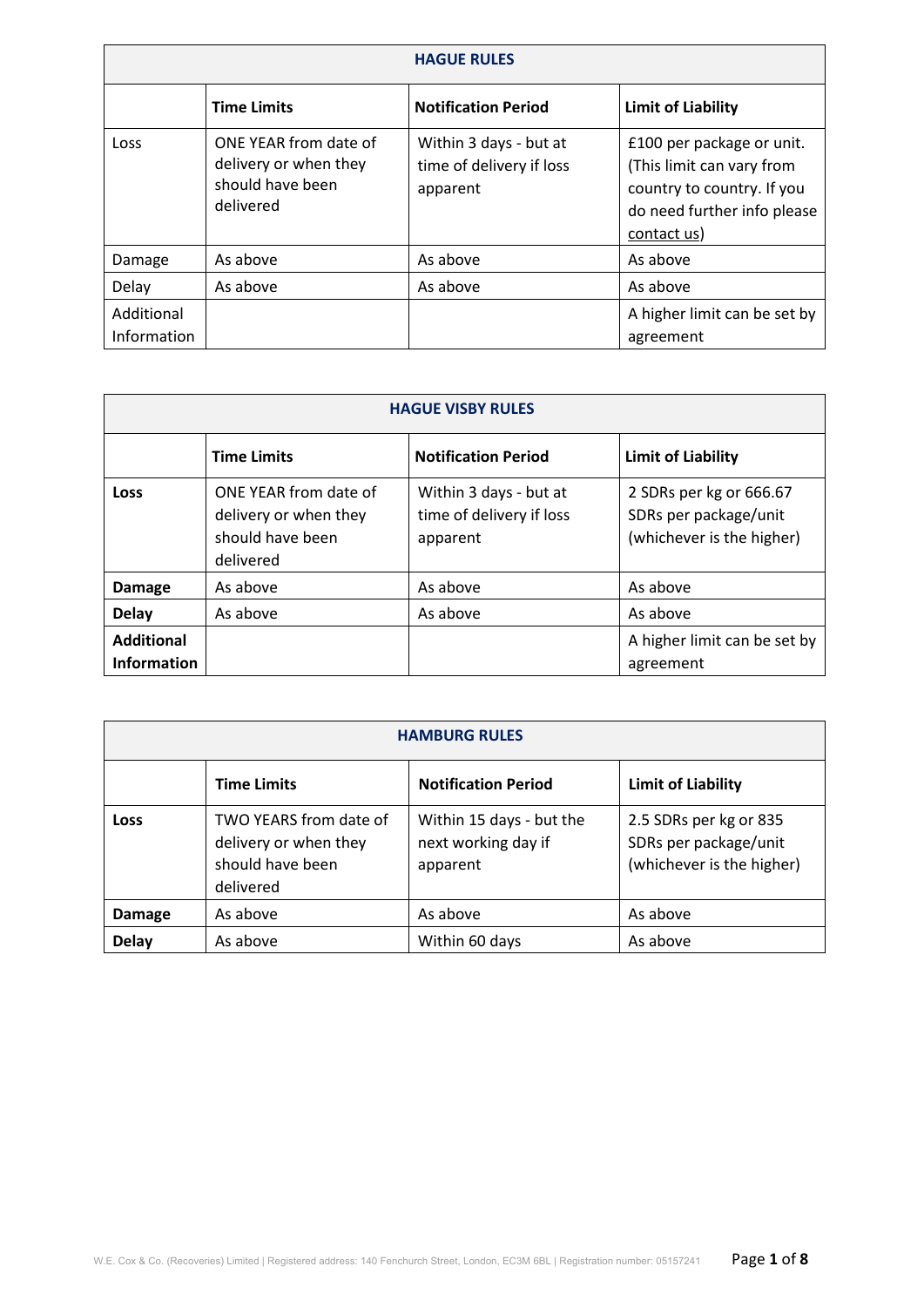| <b>WARSAW CONVENTION</b>                |                                                                                               |                                                                                         |                                                                     |
|-----------------------------------------|-----------------------------------------------------------------------------------------------|-----------------------------------------------------------------------------------------|---------------------------------------------------------------------|
|                                         | <b>Time Limits</b>                                                                            | <b>Notification Period</b>                                                              | <b>Limit of Liability</b>                                           |
| Loss                                    | TWO YEARS from date of<br>arrival, when it ought to<br>arrive or on which carriage<br>stopped | Within seven days from<br>receipt of baggage<br>Within 14 days from receipt<br>of cargo | US \$20 per kg for cargo<br>(unless value declared for<br>carriage) |
| <b>Damage</b>                           | As above                                                                                      | As above                                                                                | As above                                                            |
| <b>Delay</b>                            | As above                                                                                      | 21 days from receipt                                                                    | As above                                                            |
| <b>Additional</b><br><b>Information</b> | Time limit cannot be<br>extended                                                              |                                                                                         | A higher limit can be set by<br>agreement                           |

| <b>MONTREAL CONVENTION</b>              |                                                                                               |                                                                                         |                                                                     |
|-----------------------------------------|-----------------------------------------------------------------------------------------------|-----------------------------------------------------------------------------------------|---------------------------------------------------------------------|
|                                         | <b>Time Limits</b>                                                                            | <b>Notification Period</b>                                                              | <b>Limit of Liability</b>                                           |
| Loss                                    | TWO YEARS from date of<br>arrival, when it ought to<br>arrive or on which carriage<br>stopped | Within seven days from<br>receipt of baggage<br>Within 14 days from receipt<br>of cargo | 22 SDRs per kg for cargo<br>(unless value declared<br>for carriage) |
| <b>Damage</b>                           | As above                                                                                      | As above                                                                                | As above                                                            |
| <b>Delay</b>                            | As above                                                                                      | 21 days from receipt                                                                    | As above                                                            |
| <b>Additional</b><br><b>Information</b> | Time limit cannot be<br>extended                                                              |                                                                                         | A higher limit can be set by<br>agreement                           |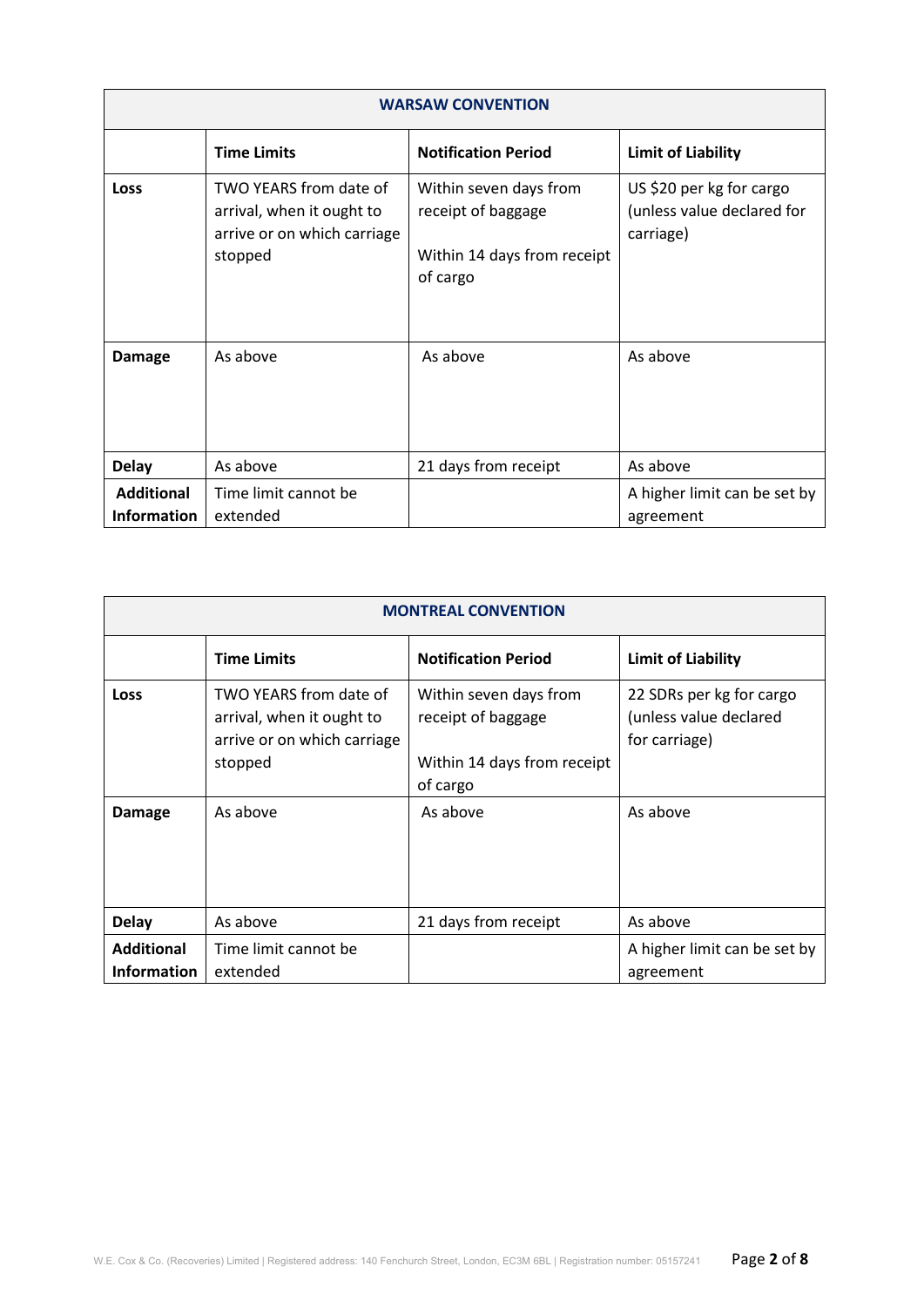| <b>CMR RULES</b>                        |                                                                                                                                                                                                                                                                   |                                                                                                            |                                                                                                                                            |
|-----------------------------------------|-------------------------------------------------------------------------------------------------------------------------------------------------------------------------------------------------------------------------------------------------------------------|------------------------------------------------------------------------------------------------------------|--------------------------------------------------------------------------------------------------------------------------------------------|
|                                         | <b>Time Limits</b>                                                                                                                                                                                                                                                | <b>Notification Period</b>                                                                                 | <b>Limit of Liability</b>                                                                                                                  |
| Loss                                    | <b>ONE YEAR from:</b><br>a. the date of delivery in<br>the case of partial loss<br>b. 30th day after the expiry<br>of agreed time limit in the<br>case of total loss (60th day<br>from when the goods were<br>taken over by the carrier if<br>no agreed<br>limit) | If apparent, reservation<br>must be sent at time of<br>delivery. If not apparent, 7<br>days after delivery | 8.33 SDRs per kg of gross<br>weight affected                                                                                               |
| <b>Damage</b>                           | ONE YEAR from the date of<br>delivery                                                                                                                                                                                                                             | As above                                                                                                   | As above                                                                                                                                   |
| <b>Additional</b><br><b>Information</b> | Time bar can be<br>suspended by virtue of<br>written notice of claim                                                                                                                                                                                              |                                                                                                            | In other claims the least of:<br>a. the value of the goods<br>b. 2 SDR's per kg or<br>c. 75,000 SDR's in respect<br>of any one transaction |
| <b>Delay</b>                            | As above                                                                                                                                                                                                                                                          | 21 days from receipt                                                                                       | As above. Damages shall<br>not exceed the carriage<br>charge                                                                               |
| <b>Additional</b><br><b>Information</b> | Three months after making<br>the contract of carriage in<br>other cases. Three years in<br>the case of wilful<br>misconduct                                                                                                                                       |                                                                                                            | No limit in case of wilful<br>misconduct                                                                                                   |

| <b>BIFA (2017)</b>                      |                                                            |                                                                              |                                                                              |
|-----------------------------------------|------------------------------------------------------------|------------------------------------------------------------------------------|------------------------------------------------------------------------------|
|                                         | <b>Time Limits</b>                                         | <b>Notification Period</b>                                                   | <b>Limit of Liability</b>                                                    |
| Loss                                    | NINE MONTHS from date<br>of alleged event or<br>occurrence | 14 days from date<br>customer became/should<br>have become aware of<br>event | The value of any goods lost<br>or 2 SDRs per kg<br>(whichever is the lower)  |
| Damage                                  | As above                                                   | As above                                                                     | As above                                                                     |
| <b>Delay</b>                            | As above                                                   | As above                                                                     | As Above with a limit of<br>75,000 SDRs in respect of<br>any one transaction |
| <b>Additional</b><br><b>Information</b> |                                                            |                                                                              | <b>Previous BIFA Conditions</b><br>(2000 & 2005 vary)                        |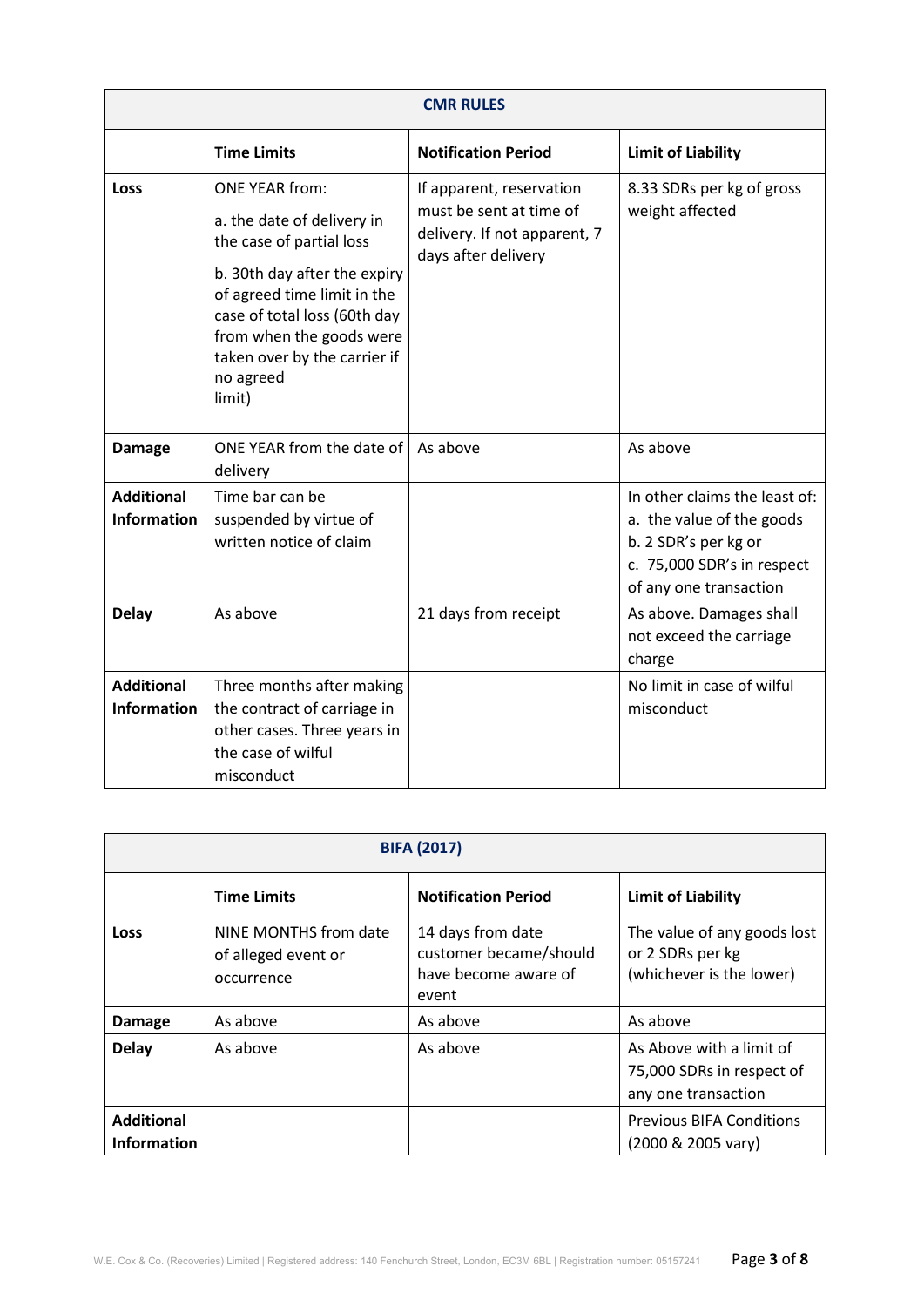| <b>RHA (2009)</b>                       |                                         |                                                                                                                                 |                                                                                                                         |
|-----------------------------------------|-----------------------------------------|---------------------------------------------------------------------------------------------------------------------------------|-------------------------------------------------------------------------------------------------------------------------|
|                                         | <b>Time Limits</b>                      | <b>Notification Period</b>                                                                                                      | <b>Limit of Liability</b>                                                                                               |
| <b>Loss</b>                             | ONE YEAR from when<br>transit commenced | Must be advised within 7<br>days and claim made within<br>14 days after termination of<br>transit                               | The lesser of:<br>a. the value of the goods<br>b. the cost of repairing<br>damage/reconditioning<br>c. £1,300 per tonne |
| <b>Damage</b>                           | As above                                | As above                                                                                                                        | As above                                                                                                                |
| <b>Delay</b>                            | As above                                | Must be advised within 28<br>days and claim made within<br>42 days                                                              | Shall not exceed the<br>carriage charges, or the<br>amount of the claimant's<br>proved loss, whichever is<br>the lesser |
| <b>Additional</b><br><b>Information</b> |                                         | Mis-delivery or non-delivery<br>must be notified as with<br>loss or damage. Any other<br>loss must be notified as<br>with delay | As loss or damage for mis-<br>delivery. As delay for any<br>other loss. (Can be<br>increased by prior<br>agreement)     |

| <b>FIATA</b>                            |                                                                      |                                                                         |                                                                                                                                                                                        |
|-----------------------------------------|----------------------------------------------------------------------|-------------------------------------------------------------------------|----------------------------------------------------------------------------------------------------------------------------------------------------------------------------------------|
|                                         | <b>Time Limits</b>                                                   | <b>Notification Period</b>                                              | <b>Limit of Liability</b>                                                                                                                                                              |
| Loss                                    | NINE MONTHS from the<br>date the consignee can<br>treat them as lost | Within 6 days if not<br>apparent, otherwise when<br>goods are delivered | 666.67 SDRs per<br>package/unit or 2 SDRs per<br>kg (whichever is the<br>higher). If carriage does not<br>include sea or inland<br>waterways, liability limited<br>to 8.33 SDRs per kg |
| <b>Damage</b>                           | NINE MONTHS from<br>the delivery of the<br>goods                     | As above                                                                | As above                                                                                                                                                                               |
| <b>Delay</b>                            | NINE MONTHS from the<br>date when they would<br>have been delivered  | When goods are delivered                                                | Twice the freight for<br>transport                                                                                                                                                     |
| <b>Additional</b><br><b>Information</b> |                                                                      |                                                                         | Aggregate liability shall not<br>exceed limit of liability for<br>total loss of goods. No limit<br>where wilful misconduct                                                             |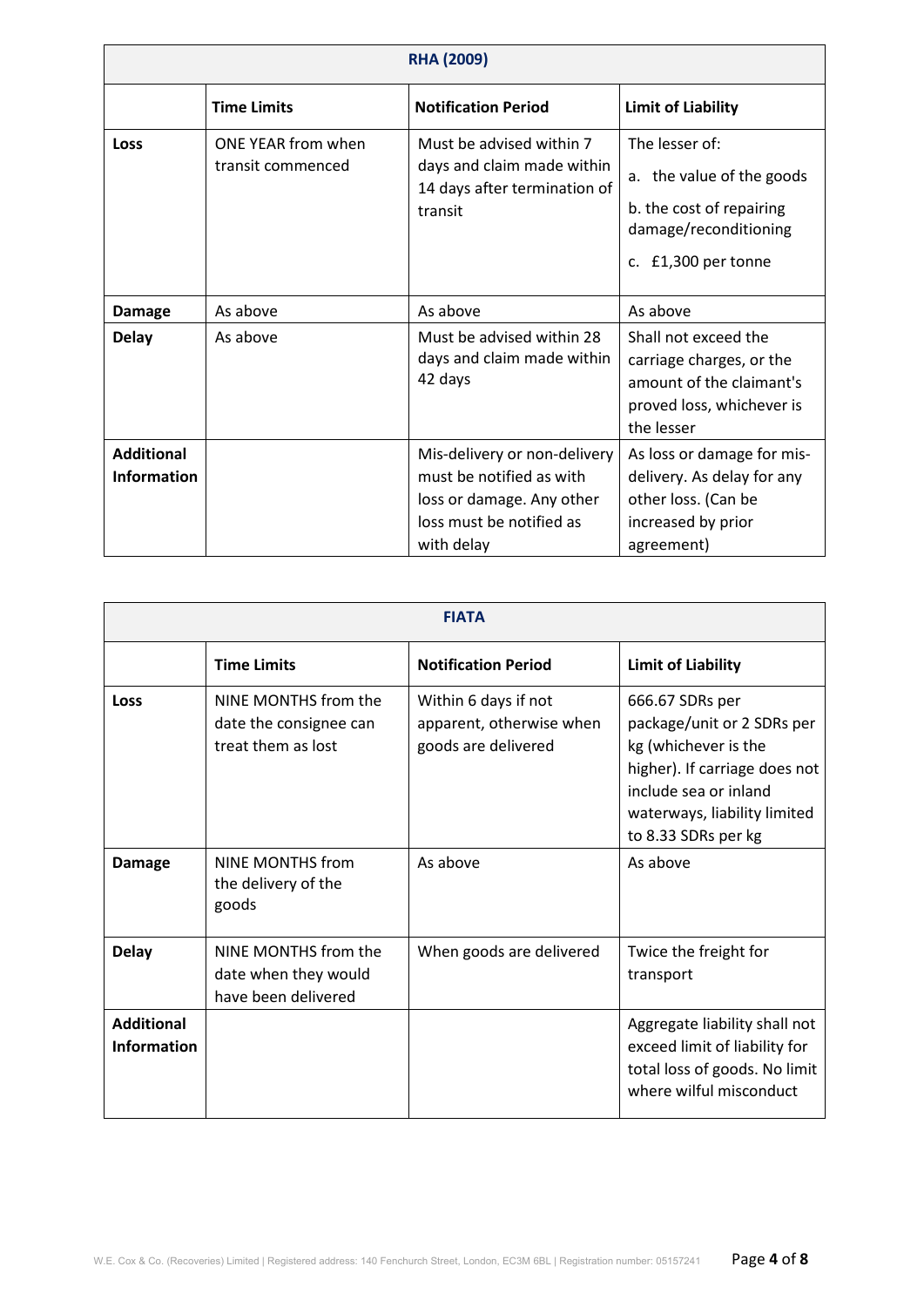| <b>UN-MULTI MODAL</b>                   |                                                                              |                                                                                                                                                                                                                                  |                                                                                                                                                                                                    |
|-----------------------------------------|------------------------------------------------------------------------------|----------------------------------------------------------------------------------------------------------------------------------------------------------------------------------------------------------------------------------|----------------------------------------------------------------------------------------------------------------------------------------------------------------------------------------------------|
|                                         | <b>Time Limits</b>                                                           | <b>Notification Period</b>                                                                                                                                                                                                       | <b>Limit of Liability</b>                                                                                                                                                                          |
| Loss                                    | TWO YEARS from the day<br>after the goods should<br>have been/were delivered | Day after goods handed<br>over. If not apparent, six<br>days after delivery. Notice<br>in writing stating nature<br>and main particulars of the<br>claim within six months<br>from when goods should<br>have been/were delivered | Where there is a sea<br>leg/inland waterway - 920<br>SDRs per package/unit and<br>2.75 SDRs per kg<br>(whichever is higher),<br>Where there is no sea<br>leg/inland waterway - 8.33<br>SDRs per kg |
| Damage                                  | As above                                                                     | As above                                                                                                                                                                                                                         | As above                                                                                                                                                                                           |
| <b>Delay</b>                            | As above                                                                     | 60 days after delivery                                                                                                                                                                                                           | Two and a half times the<br>freight payable for the<br>goods delayed but not<br>exceeding the total freight<br>payable                                                                             |
| <b>Additional</b><br><b>Information</b> | Can be extended                                                              |                                                                                                                                                                                                                                  | No limit where wilful<br>misconduct                                                                                                                                                                |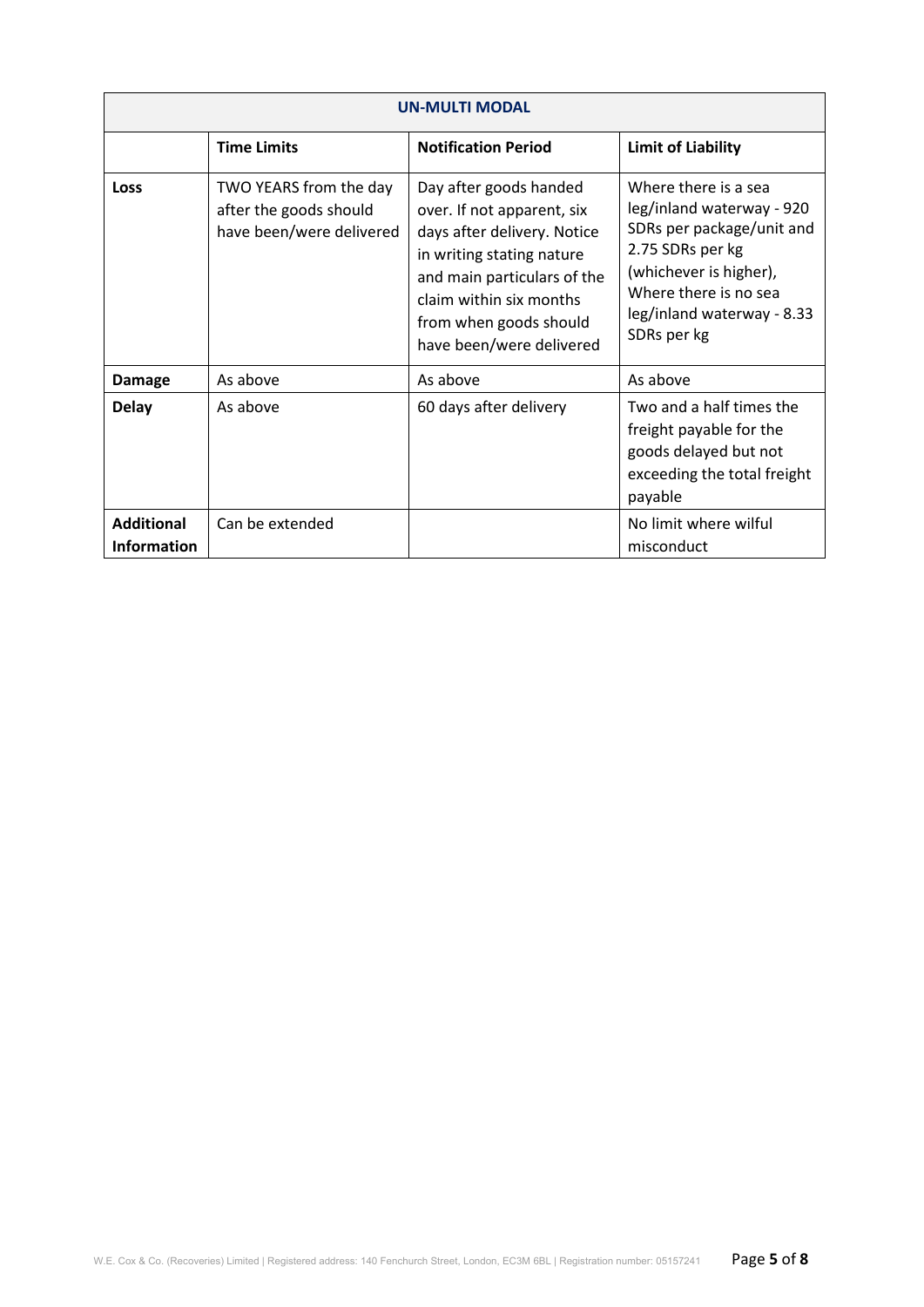| <b>CIM RULES</b>                        |                                                                                                                            |                                                                     |                                                                                                                                                                                                                                                                                                                          |
|-----------------------------------------|----------------------------------------------------------------------------------------------------------------------------|---------------------------------------------------------------------|--------------------------------------------------------------------------------------------------------------------------------------------------------------------------------------------------------------------------------------------------------------------------------------------------------------------------|
|                                         | <b>Time Limits</b>                                                                                                         | <b>Notification Period</b>                                          | <b>Limit of Liability</b>                                                                                                                                                                                                                                                                                                |
| Loss                                    | <b>ONE YEAR from:</b><br>a. 30th day after end of<br>transit time for total loss<br>b. day of delivery for<br>partial loss | Seven days where loss not<br>apparent, otherwise<br>without delay   | 17 SDRs per kg of gross<br>mass short and carriage<br>charges shall be refunded                                                                                                                                                                                                                                          |
| <b>Damage</b>                           | ONE YEAR from the day of<br>delivery                                                                                       | Seven days where damage<br>not apparent, otherwise<br>without delay | If the whole consignment is<br>damage, limited to what<br>compensation would be<br>for total loss. If partial<br>damage, limited to what<br>compensation would be if<br>that part had been lost.<br>Carriage charges shall be<br>refunded                                                                                |
| <b>Delay</b>                            | As above                                                                                                                   | Within 60 days                                                      | Compensation shall not<br>exceed four times the<br>carriage charge. In case of<br>partial loss of the goods,<br>the compensation shall not<br>exceed three times the<br>carriage charge in respect<br>of the goods not lost.<br>Compensation shall not<br>exceed what would be<br>payable for total loss of<br>the goods |
| <b>Additional</b><br><b>Information</b> | Extended to two years in<br>certain cases                                                                                  | No limit in cases of wilful<br>misconduct or gross<br>negligence    | Twice limit if gross<br>negligence. No limit where<br>wilful misconduct. A lower<br>limit can be agreed                                                                                                                                                                                                                  |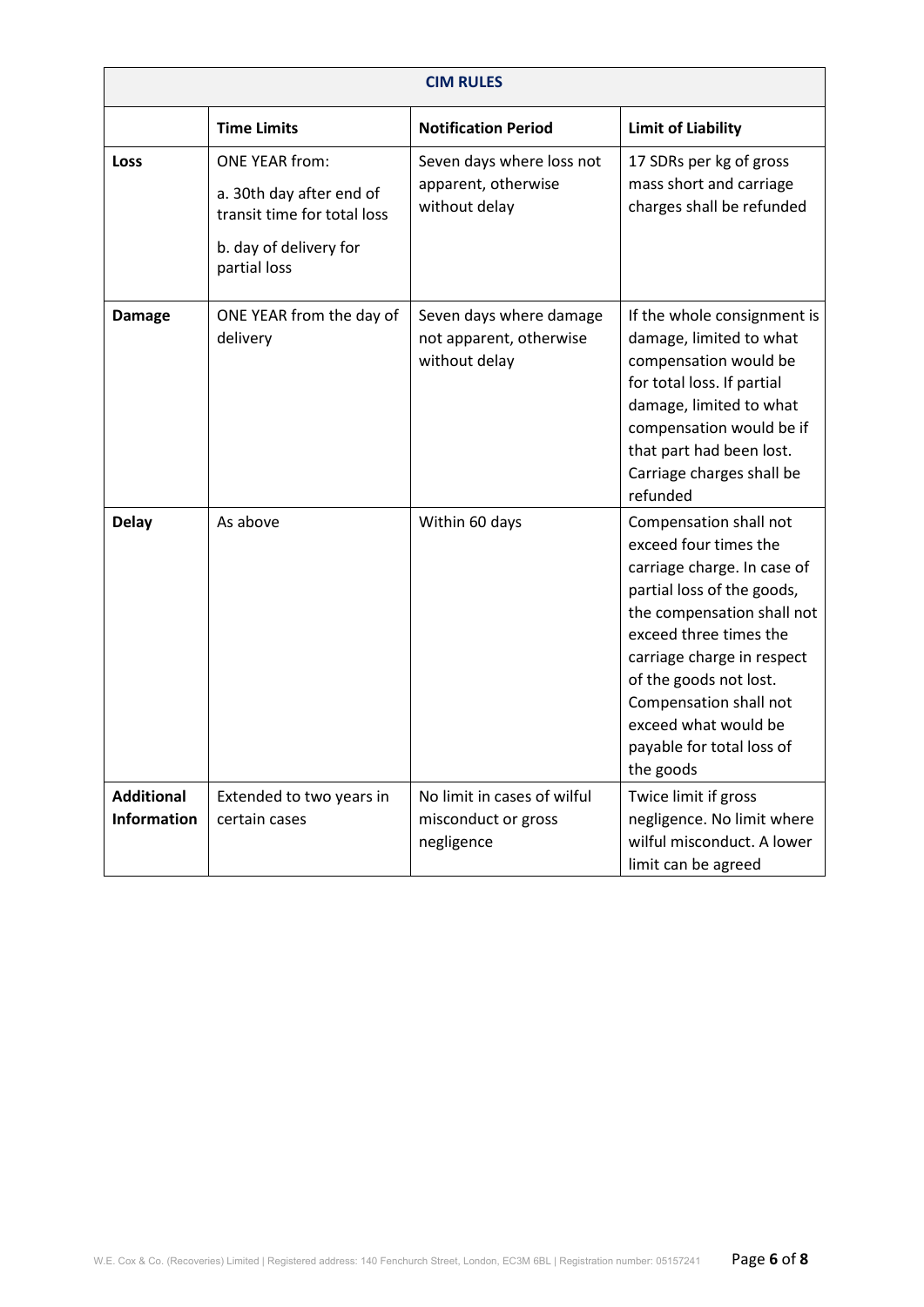| <b>IRHA CONDITIONS 2008</b>             |                                                                      |                                                                                                                                                                                                                                                   |                                                                                                                                                                                     |
|-----------------------------------------|----------------------------------------------------------------------|---------------------------------------------------------------------------------------------------------------------------------------------------------------------------------------------------------------------------------------------------|-------------------------------------------------------------------------------------------------------------------------------------------------------------------------------------|
|                                         | <b>Time Limits</b>                                                   | <b>Notification Period</b>                                                                                                                                                                                                                        | <b>Limit of Liability</b>                                                                                                                                                           |
| <b>Damage</b>                           | <b>SIX MONTHS from</b><br>when transit commenced<br>Condition 10 (2) | In writing within three<br>calendar days and a claim<br>made in writing within 14<br>calendar days after<br>termination of transit<br>Condition $10(1)(b)$                                                                                        | The lesser value of:<br>a. value of goods lost,<br>damaged or miss-<br>delivered; or<br>b. the cost of repairing<br>any damage or of<br>reconditioning goods<br>c. €1,800 per tonne |
| <b>Loss</b>                             | As above                                                             | As above                                                                                                                                                                                                                                          | As above                                                                                                                                                                            |
| <b>Delay</b>                            | As above                                                             | As above                                                                                                                                                                                                                                          | As above                                                                                                                                                                            |
| <b>Additional</b><br><b>Information</b> |                                                                      | For any other loss the<br>carrier must be advised in<br>writing (other than upon a<br>Consignment Note or<br>Delivery doc) within 28<br>calendar days and claim<br>made in writing within 42<br>calendar days after<br>commencement of<br>transit |                                                                                                                                                                                     |